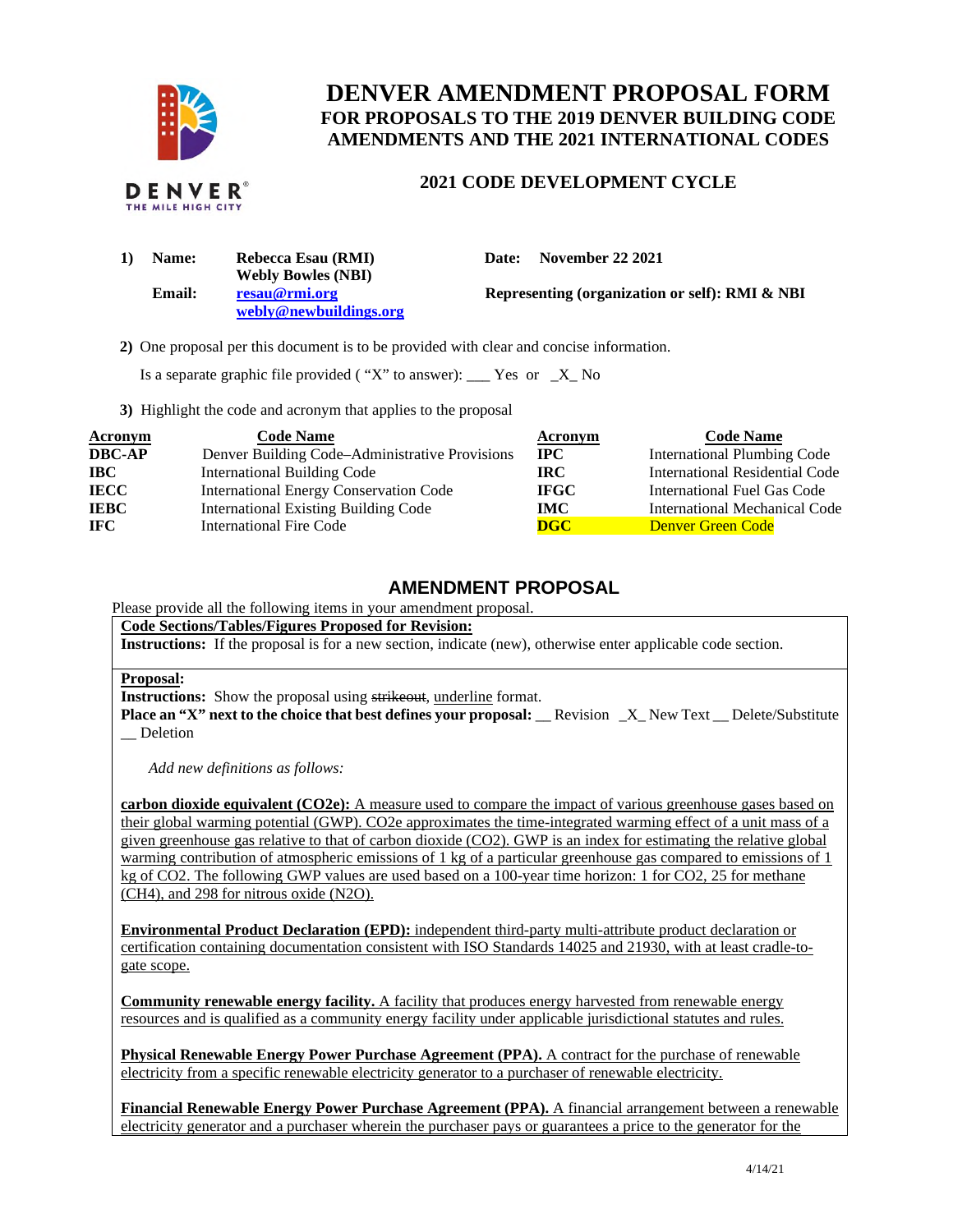project's renewable generation. Also known as a "financial power purchase agreement" and "virtual power purchase agreement."

 *Add new section as follows:* 

 **901.3.2.2 Embodied CO2e for steel products**. Structural steel, hollow steel section, steel plate, and concrete reinforcing steel bar products used in the building project shall comply with Sections 901.3.2.2.1 and 901.3.2.2.2.

 **901.3.2.2.1 EPD Disclosure.** Product-specific Type III Environmental Product Declarations (EPDs) shall be submitted for a minimum of 75% of steel products, based on cost or weight. Type III EPDs used for compliance with this section shall be certified as complying with the goal and scope for the cradle-to-gate requirements in accordance with ISO Standards 14025 and 21930 and be available in a publicly accessible database.

 **901.3.2.2.2 Steel Performance.** A minimum of 75% of steel products listed in this section, based on cost or weight, shall be produced in a facility or facilities that comply with one or more of the following:

| A minimum of 80% of steel products listed in this section, based on cost, shall not exceed |
|--------------------------------------------------------------------------------------------|
| the total CO2e values in Table 901.3.2.2 based on product type.                            |

| <b>CO2e Limit per Steel Product</b>                                                        |                                                                                                     |               |                       |  |
|--------------------------------------------------------------------------------------------|-----------------------------------------------------------------------------------------------------|---------------|-----------------------|--|
|                                                                                            | <b>Steel Product</b>                                                                                | Mill          | Fabrication           |  |
|                                                                                            |                                                                                                     | kg CO2e/kg(1) | $k$ g CO2e/ $k$ g (2) |  |
|                                                                                            |                                                                                                     |               |                       |  |
| Structural Steel                                                                           | <b>Structural Sections</b>                                                                          | 1.49          | 1.83                  |  |
|                                                                                            | <b>Hollow Structural</b>                                                                            |               |                       |  |
|                                                                                            | Sections                                                                                            | 2.57          | 2.99                  |  |
|                                                                                            | Plate                                                                                               | 2.21          | 2.60                  |  |
| Concrete Reinforcing                                                                       |                                                                                                     | 0.89          |                       |  |
| Steel Bars                                                                                 |                                                                                                     |               | <u>1.01</u>           |  |
| 1: Use this column to determine compliance when an EPD declares mill-only material         |                                                                                                     |               |                       |  |
| (cradle to mill gate).                                                                     |                                                                                                     |               |                       |  |
| 2. Use this column to determine compliance when an EPD declares mill material plus U.S.    |                                                                                                     |               |                       |  |
| industry average fabrication impacts (cradle to fabricator gate).                          |                                                                                                     |               |                       |  |
| On the date of procurement is independently, or as part of an aggregation of facilities, a |                                                                                                     |               |                       |  |
|                                                                                            | Green Power Partner in the US EPA Green Power Partnership program, or an equivalent                 |               |                       |  |
|                                                                                            | renewable power procurement registry for production outside of the United States.                   |               |                       |  |
| 3.                                                                                         | Not less than 50% of the energy sourced for production at the facility is a <i>renewable energy</i> |               |                       |  |

# **Table 901.3.2.2**

*resource* as documented from one or more of the following:

- 1. *On-site renewable energy system*
- 2. Off-site renewable energy system owned by the production facility owner
- 3. *Community renewable energy facility*
- *4. Physical Renewable Energy PPA*
- *5. Financial Renewable Energy PPA*

#### **Supporting Information (Required):**

 All proposals must include a written explanation and justification as to how they address physical, environmental, and/or customary characteristics that are specific to the City and County of Denver. The following questions must be answered for a proposal to be considered.

#### **Purpose: What does your proposal achieve?**

 *The purpose of this proposal is to increase the number of Environmental Product Declarations (EPDs) for steel products by requiring disclosure of carbon dioxide equivalent (CO2e) content for structural steel and rebar products specified in the project. This proposal will reduce the embodied carbon impact of new building*  construction by applying carbon dioxide equivalent (CO2e) limits for the steel products specified in the project.

#### **Reason: Why is your proposal necessary?**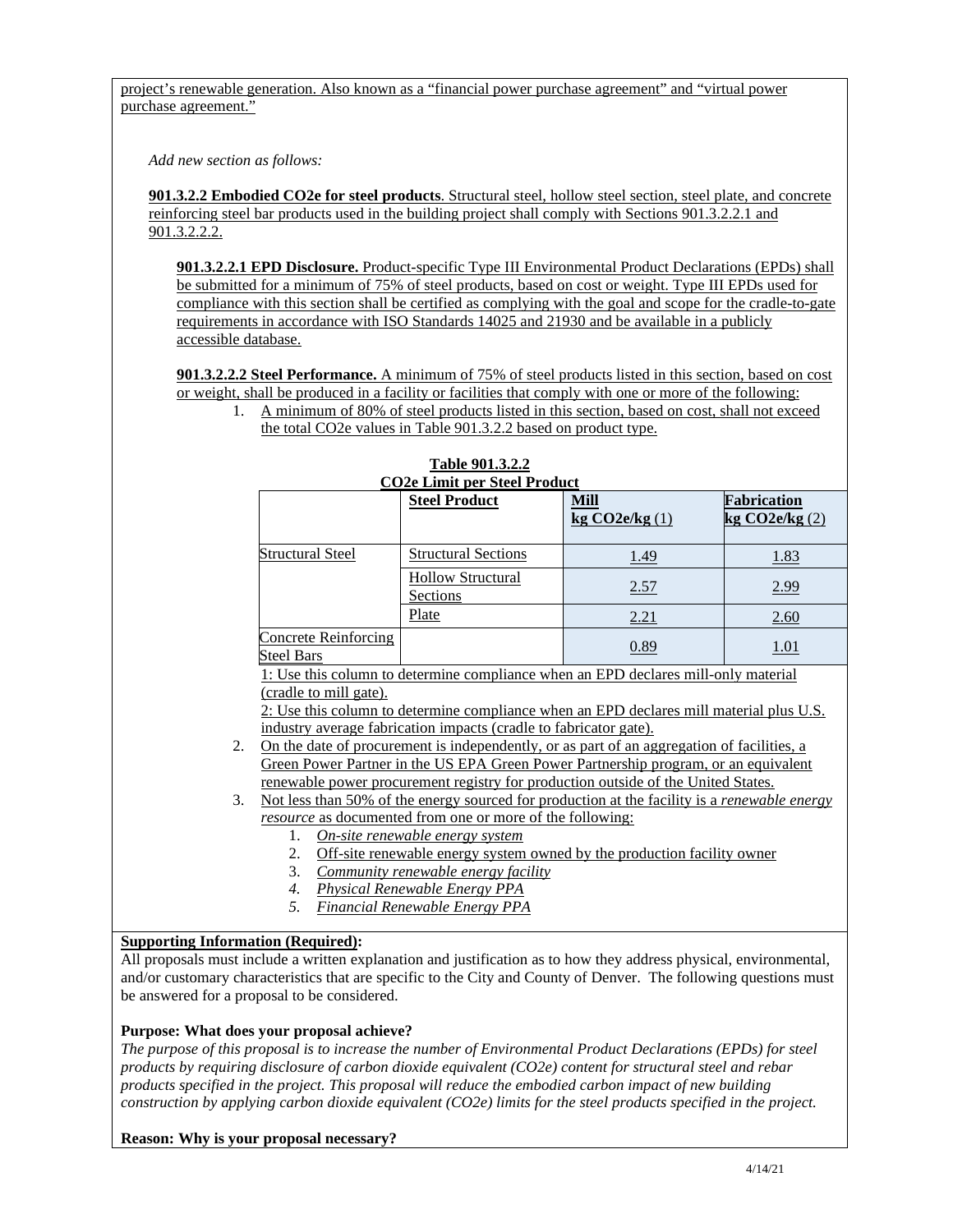Building operations and building construction are responsible for 39% of today's global carbon emissions.<sup>1</sup> About  *11% of these emissions are embodied carbon emissions, the emissions associated with building materials and construction activities.1* 

*Over the next 5 years, projections show Denver will construct about 54 million ft<sup>2</sup> of new buildings. <sup>2</sup> Denver's Climate Action Plan has set specific goals for reducing building energy use, including a 50% reduction in commercial building energy use by year 2050. As the operational efficiency of Denver's buildings increases, embodied carbon is becoming an ever more significant source of emissions. Unlike operational emissions, which can be improved over the lifespan of a building through deep-energy retrofits and the decarbonization of the electric grid, the majority of embodied carbon emissions occur before a building is occupied and cannot be reduced over time. Therefore, addressing embodied carbon in the construction of buildings presents an urgent and valuable opportunity to reduce carbon emissions in Denver.* 

| <b>Commercial &amp; Multifamily</b><br><b>Buildings</b> | 5-Year Increase (sqft)                  |
|---------------------------------------------------------|-----------------------------------------|
| <b>Apartments &amp; Condos</b>                          | 19,300,199                              |
| <b>Office and Bank</b>                                  | 6,716,497                               |
| <b>Warehouses</b>                                       | 1,725,054                               |
| <b>Hotels</b>                                           | 1,638,085                               |
| <b>Schools</b>                                          | 1,289,142                               |
| <b>Misc. Non-Res</b><br>P.                              | 1,200,500<br>Ŧ                          |
| <b>Hospitals</b><br>12.12                               | 1,158,273<br>o.<br>n a                  |
| Stores/Restaurants                                      | m.<br>1,106,037<br>H.                   |
| Course Dodge Data and Apolitics                         | Denver City and County Now Construction |

Source: Dodge Data and Analytics – Denver City and County New Construction **Projections** 

| <b>Homes</b>             | 5-Year Increase (sqft)                                                     |
|--------------------------|----------------------------------------------------------------------------|
| <b>One Family Houses</b> | 18,876,629                                                                 |
| <b>Two Family Houses</b> | LT)<br>859.211                                                             |
| <b>Projections</b>       | Source: Dodge Data and Analytics - Denver City and County New Construction |

 *Denver's Net Zero Energy New Buildings & Homes Implementation Plan, Page 21* 

 *Steel is one of the most widely used materials in building construction and a primary contributor to embodied carbon in buildings. The US steel industry is responsible for 104.6 MMT of CO2 emissions annually, a contribution that makes up 2% of total US emissions.3 Steel destined for the built environment is responsible for 46 MMT of CO2 emissions annually, nearly half of the total annual emissions from the steel industry.3* 

 *Many types of steel products made with different manufacturing techniques are found in buildings. Structural steel*  sections is the predominant structural framing material used in building construction, holding 46% of the market  *share for structural framing materials for nonresidential and multistory residential construction in 2017.4 Steel reinforcing or "rebar," which is typically embedded in structural concrete, can also be a major use of steel and source of embodied carbon in buildings.* 

 *A recent case study analysis by RMI shows that simply by specifying rebar products with lower CO2e content, the embodied carbon of a typical commercial construction project can be reduced up to 10%.5* 

 *Denver can drive significant embodied carbon reductions by collecting the data needed to implement regulations that address the reduction of CO2e in steel products used in building construction. Including embodied carbon considerations in building code will not only decrease the carbon impact of Denver's building construction industry, but it will also support local economic development towards low carbon business models.* 

#### **Substantiation: Why is your proposal valid? (i.e., technical justification)**

 *Although steel is one of the most widely used materials in the construction of new buildings, few steel manufacturers provide Environmental Product Declarations (EPDs) for their products. An EPD discloses the environmental impact of a product including the product's carbon dioxide equivalent (CO2e) as represented as global warming potential (GWP). GWP is the most common metric for measuring and evaluating materials' greenhouse gas emissions over*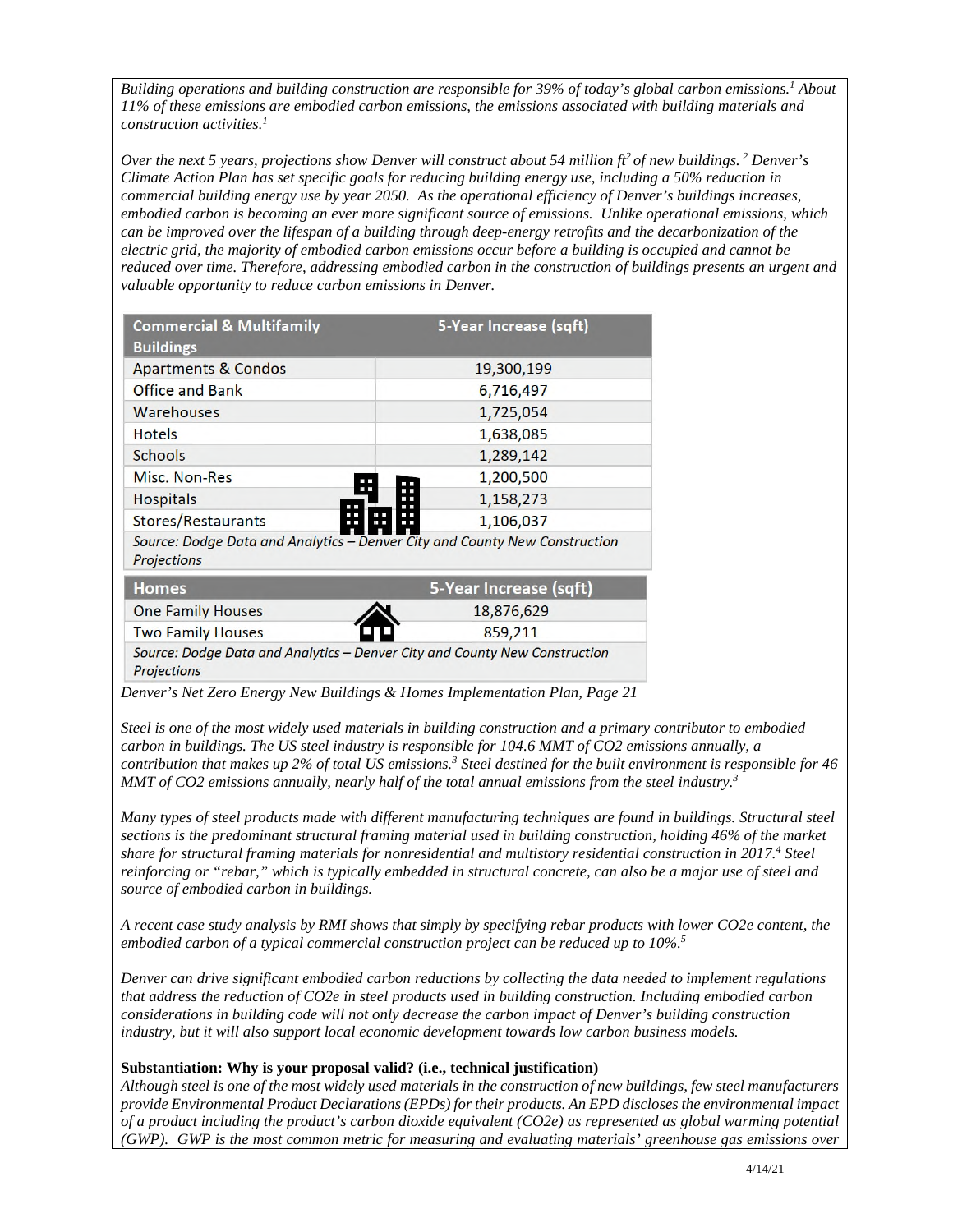*a product or building's lifecycle, also called embodied carbon. Third-party rating systems like LEED, and procurements policies like the U.S. General Services Administration's (GSA) Recommendations for Procurement of*  Low Embodied Carbon Materials,<sup>6</sup> have put demand on building product manufacturers to disclose the  *environmental impacts of their products, but steel manufacturers have been slow to respond to these demands.* 

 *The current regional EPD data pool for structural steel, hollow steel section, and steel plate is not yet sufficient to support a code requirement that applies CO2e limits for these materials. However, industry-wide EPDs provide a datapoint, disclosing a GWP that 50% of the market can achieve. The proposal GWP value is based on 150% of the industry average as identified in American Institute of Steel Construction and Steel Tube Institute's Type III industry-wide EPD. Setting GWP limits for structural steel sections, steel plate, and hollow structural sections at 150% of the industry average allows a wide range of complying manufacturers and encourage the bottom 20% of the industry to improve. In addition, the steel industry EPDs are based primarily on American steel data meaning that American efficiency is setting the standard, often requiring imported steel to rise to a higher efficiency level. Disclosure of CO2e content in steel is a critical first step in increasing a regional supply of data that can*  eventually be used to apply CO2e limits to reduce the environmental impact of steel used in building construction.  *By requiring the reporting of EPDs for hot-rolled steel and rebar, demand for EPDs for steel products will increase and prime the market for future regulation.* 

 **Bibliography and Access to Materials** (as needed when substantiating material is associated with the amendment proposal):

proposal):<br>[1] *Bringing Embodied Carbon Upfront: Coordinated Action for the Building and Construction Sector to Tackle Embodied Carbon,* World Green Building Council, 2019, https://www.worldgbc.org/sites/default/files/WorldGBC\_Bringing\_Embodied\_ Carbon\_Upfront.pdf

 [2] *Denver's Net Zero Energy New Buildings & Homes Implementation Plan,* January 2021, Page 21, https://denvergov.org/files/assets/public/climate-action/documents/denver-nze-implementation-plan\_final\_v1.pdf

 [3] *Inventory of U.S. Greenhouse Gas Emissions and Sinks1990–2018,* US Environmental Protection Agency, 2020, https://www.epa.gov/sites/production/files/2020-04/documents/us-ghg-inventory-2020-main-text.pdf

 [4] *Structural Steel: An Industry Overview*, American Institute of Steel Construction, August 2018, https://www.aisc.org/globalassets/aisc/publications/white-papers/structural\_steel\_industry\_overview\_2018.pdf.

 [5] Matt Jungclaus, Rebecca Esau, Victor Olgyay, and Audrey Rempher, *Low-Cost, High-Value Opportunities to Reduce Embodied Carbon in Buildings,* RMI, forthcoming 2021.

 [6] *GSA Green Building Advisory Committee Advice Letter: Policy Recommendations for Procurement of Low Embodied Energy and Carbon Materials by Federal Agencies,* U.S. General Services Administration, February 17 2021, https://www.gsa.gov/governmentwide-initiatives/federal-highperformance-green-buildings/policy/green-building-advisorycommittee/advice-letters-and-resolutions

 [7] American Institute of Steel Construction, Environmental Product Declaration, Fabricated Hot-Rolled Structural Sections, January 1, 2021,

https://www.aisc.org/globalassets/why-steel/epd-aisc-hr-sections-2021.pdf

 [8] American Institute of Steel Construction, Environmental Product Declaration, Fabricated Steel Plate, January 1, 2021, https://www.aisc.org/globalassets/why-steel/epd-aisc-plate-2021.pdf

 [9] American Institute of Steel Construction and Steel Tube Institute, Environmental Product Declaration, Fabricated Hollow Structural Sections, December 15, 2021, [draft]

**Other Regulations Proposed to be Affected** 

 **\*For proposals to delete content from the 2019 Denver Green Code in conjunction with adding it to other mandatory Denver codes and/or regulations, only.** 

 Please identify which other mandatory codes or regulations are suggested to be updated (if any) to accept relocated content.

N/A

#### **Referenced Standards:**

List any new referenced standards that are proposed to be referenced in the code.